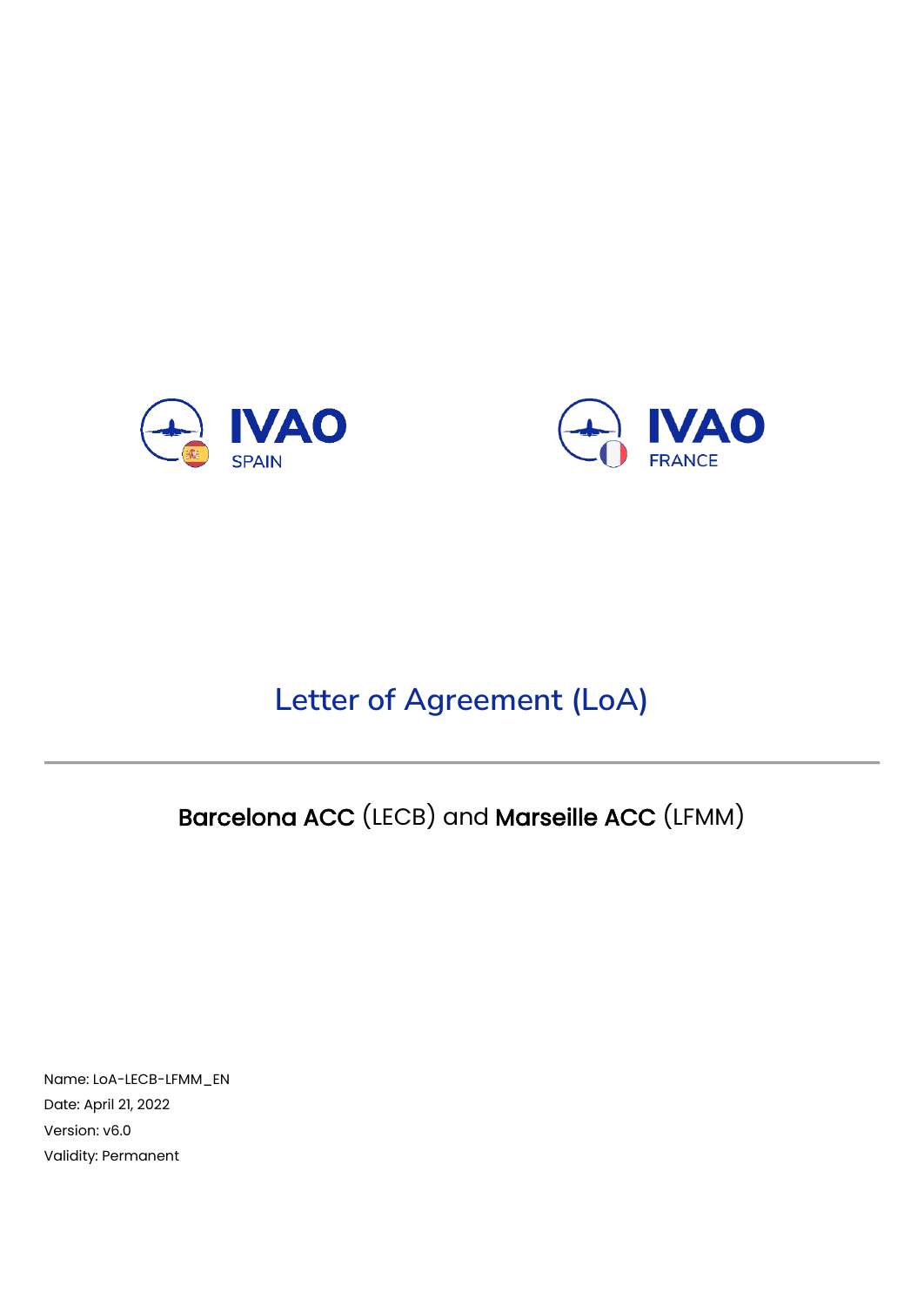## **INDEX**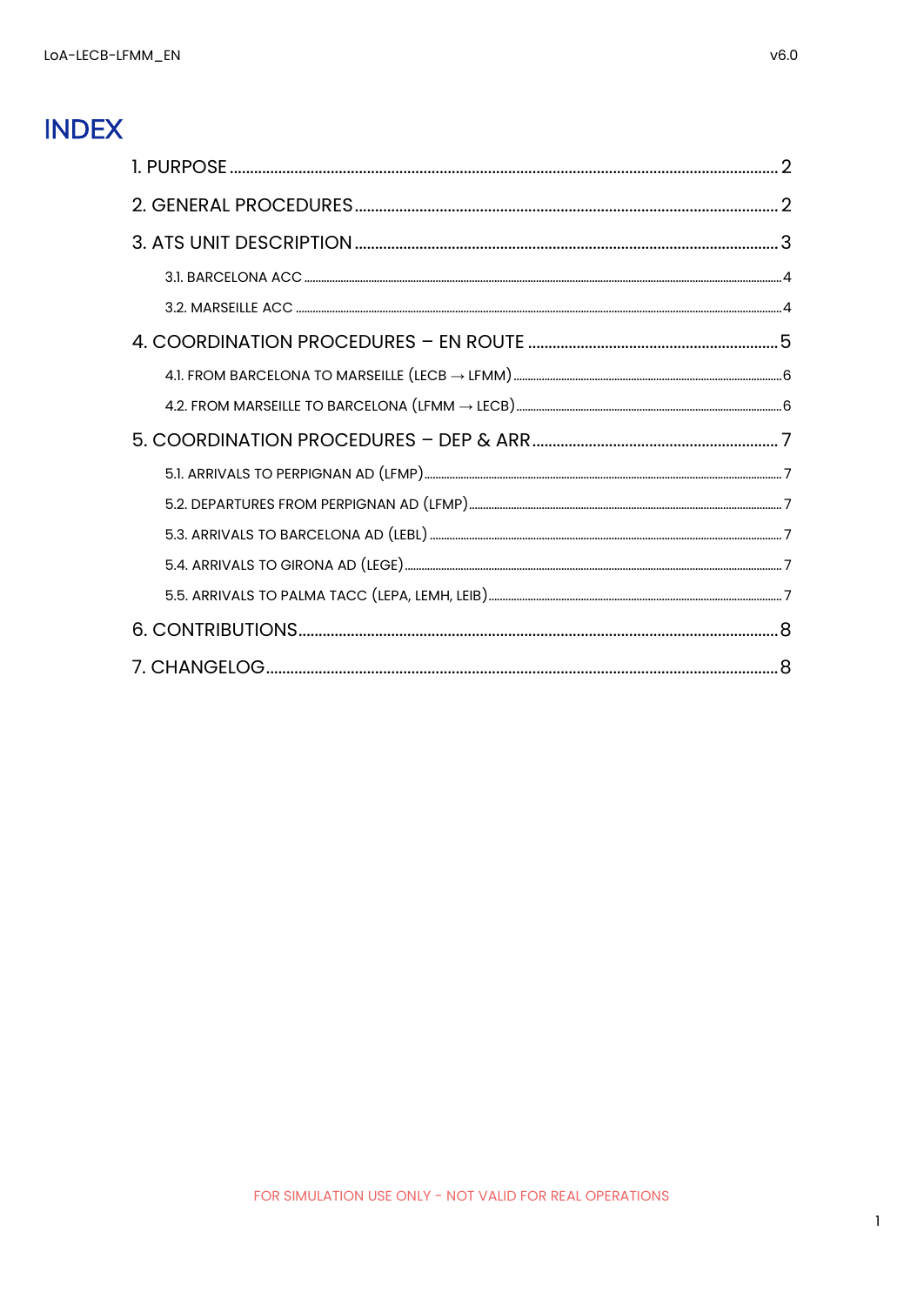### <span id="page-2-0"></span>1. PURPOSE

The purpose of this Letter of Agreement (LoA) is to define the coordination procedures to be applied between **Barcelona** ACC, Palma ACC and Marseille ACC when providing Air Traffic Services (ATS) under IFR or VFR flight rules.

The content of the agreement is approved by the concerned ATC Operations Department and FIR Chiefs and its application is mandatory for all IVAO members providing ATS within an active position concerned by this LoA.

#### <span id="page-2-1"></span>2. GENERAL PROCEDURES

Traffic in sequence at the same flight level shall be handed over with minimum spacing of 10 NM.

This separation must be constant (aircrafts restrained to the same speed) or increasing (succeeding aircraft is not faster).

Coordination of speed control should be granted via entries in radar labels and does neither need approval nor acknowledgement by receiving sector.

Traffic shall be handed over as soon as practical and, whenever possible, at latest 3000 ft before reaching the cleared flight level and in case the transfer point is not defined within this LoA, at latest ten (10) miles before the airspace limits.

Traffic in sequence shall be handed over properly separated and clear of any conflict. The receiving ATC unit cannot issue a clearance modifying the traffic's route, altitude, or speed (unless by direct coordination between ATC units) until it enters his sector and therefore leaves the area of responsibility from the transferring ATC unit, which remains responsible for separation.

Regarding flight levels for transfers between ATC positions:

| From      | To               | <b>Flight Level</b> |
|-----------|------------------|---------------------|
| Barcelona | Marseille        | <b>FVFN</b>         |
| Marseille | <b>Barcelona</b> | ODD                 |

Free Route Airspace Operations within Spanish airspace (HispaFRA) is defined from FL245 to FL660. However, the use of the traditional ATS route network is available too. Free Route Airspace Operations within some French airspace including Bordeaux UIR (LFFRAASW) are defined from FL195 to FL660.

Free Route Airspace (FRA) is a specified airspace within which users may freely plan a route between a defined entry point and a defined exit point, with the possibility of routing via published intermediate significant points, without reference to the ATS route network.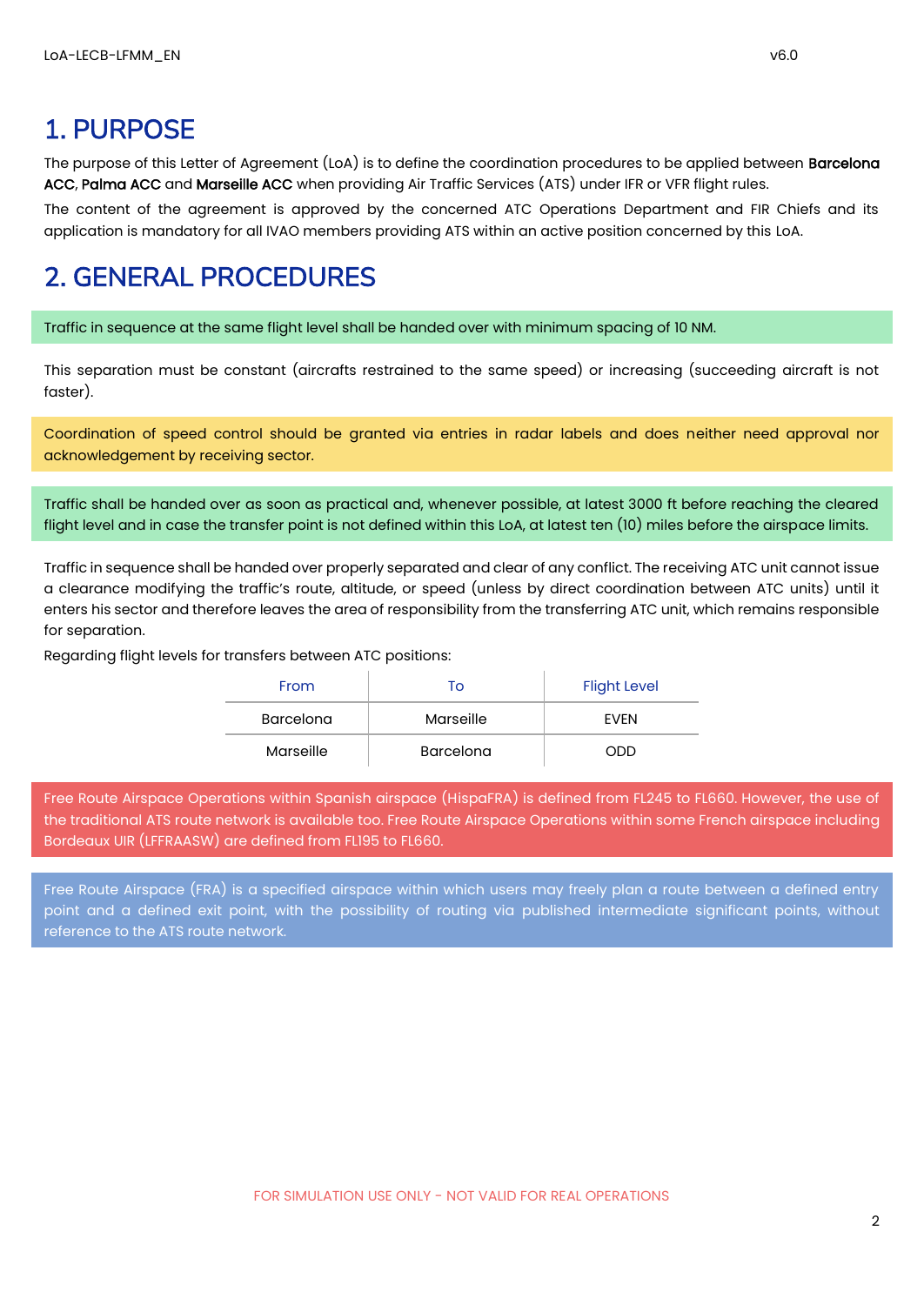#### <span id="page-3-0"></span>3. ATS UNIT DESCRIPTION

The ATC unit in charge of the airspaces under the responsibility of Barcelona ACC is **Barcelona Control** and includes two primary sectors : LECB\_W\_CTR and LECB\_E\_CTR. Three additional secondary sectors (opened only via NOTAM) lie directly underneath their primary sectors. LECB\_XAR\_CTR underneath the North part of LECB\_E\_CTR responsible up to FL305; LECB\_DDX\_CTR underneath the North part of both LECB\_E\_CTR and LECB\_W\_CTR, up to FL305; and LECP\_MXX\_CTR (Palma Radar) overhead Menorca Island, up to FL245. Those subsectors are not shown on the following chart as they are considered as inactive positions. Moreover, LECB\_W\_CTR is responsible for the Barcelona TMAs when LEBL\_T1\_APP is offline.

The ATC unit in charge of the airspaces under the responsibility of Marseille ACC is *Marseille Control* and consists in two primary sectors : LFMM\_NW\_CTR and LFMM\_S\_CTR. These ATC units may be split into three different subsectors : LFMM\_NW\_CTR, LFMM\_S\_CTR and LFMM\_U\_CTR.

The lateral and vertical boundaries of the airspace under the responsibility of the ACC are indicated in the figure and table below.

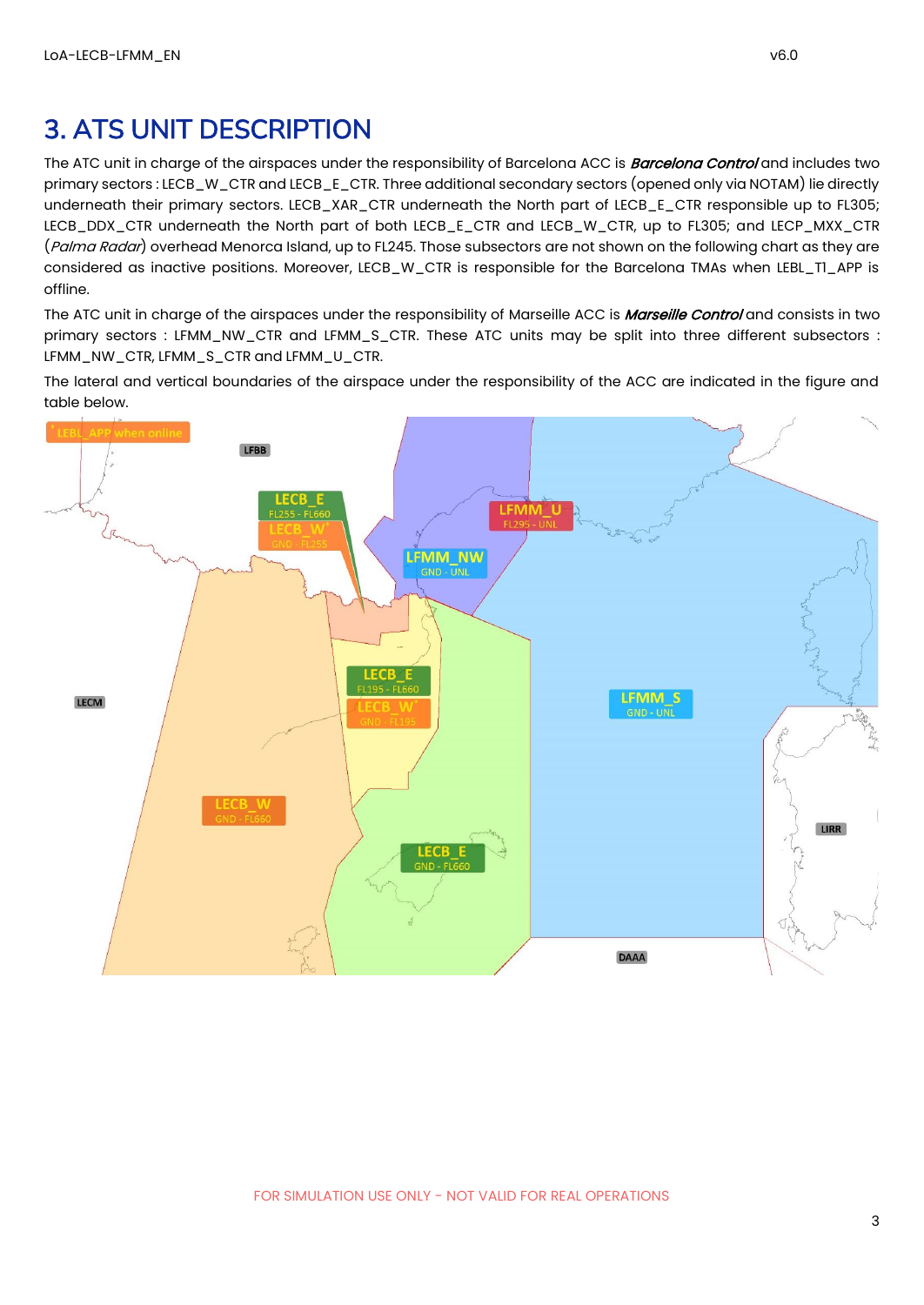#### <span id="page-4-0"></span>3.1. BARCELONA ACC

| <b>ATC Position</b> | Callsign                 | Frequency | <b>Remarks</b>                                      |  |  |
|---------------------|--------------------------|-----------|-----------------------------------------------------|--|--|
|                     | <b>Primary Sectors</b>   |           |                                                     |  |  |
| Barcelona Control   | LECB W CTR               | 134.680   | SFC-FL660; FL305-FL660 if<br>LECB_DDI_CTR is active |  |  |
| Barcelona Control   | LECB E CTR               | 135.355   | SFC-FL660; FL305-FL660 if<br>LECB_XAR_CTR is active |  |  |
|                     | <b>Secondary Sectors</b> |           |                                                     |  |  |
| Barcelona Radar     | LECB XAR CTR             | 133.030   | SFC/FL195-FL305                                     |  |  |
| Barcelona Radar     | LECB_DDX_CTR             | 132.580   | SFC/FL195-FL305                                     |  |  |
| Palma Radar         | LECP MXX CTR             | 120.700   | SFC-FL245                                           |  |  |

#### <span id="page-4-1"></span>3.2. MARSEILLE ACC

| <b>ATC Position</b>      | Callsign               | Frequency | Remarks                                       |  |
|--------------------------|------------------------|-----------|-----------------------------------------------|--|
|                          | <b>Primary Sectors</b> |           |                                               |  |
| Marseille Control        | LFMM NW CTR            | 123.805   | SFC-UNL; SFC-FL295 if<br>LFMM_U_CTR is active |  |
| Marseille Control        | LFMM S CTR             | 126.155   | SFC-UNL; SFC-FL295 if<br>LFMM_U_CTR is active |  |
| <b>Secondary Sectors</b> |                        |           |                                               |  |
| Marseille Control        | LFMM U CTR             | 128.850   | FL295-UNI                                     |  |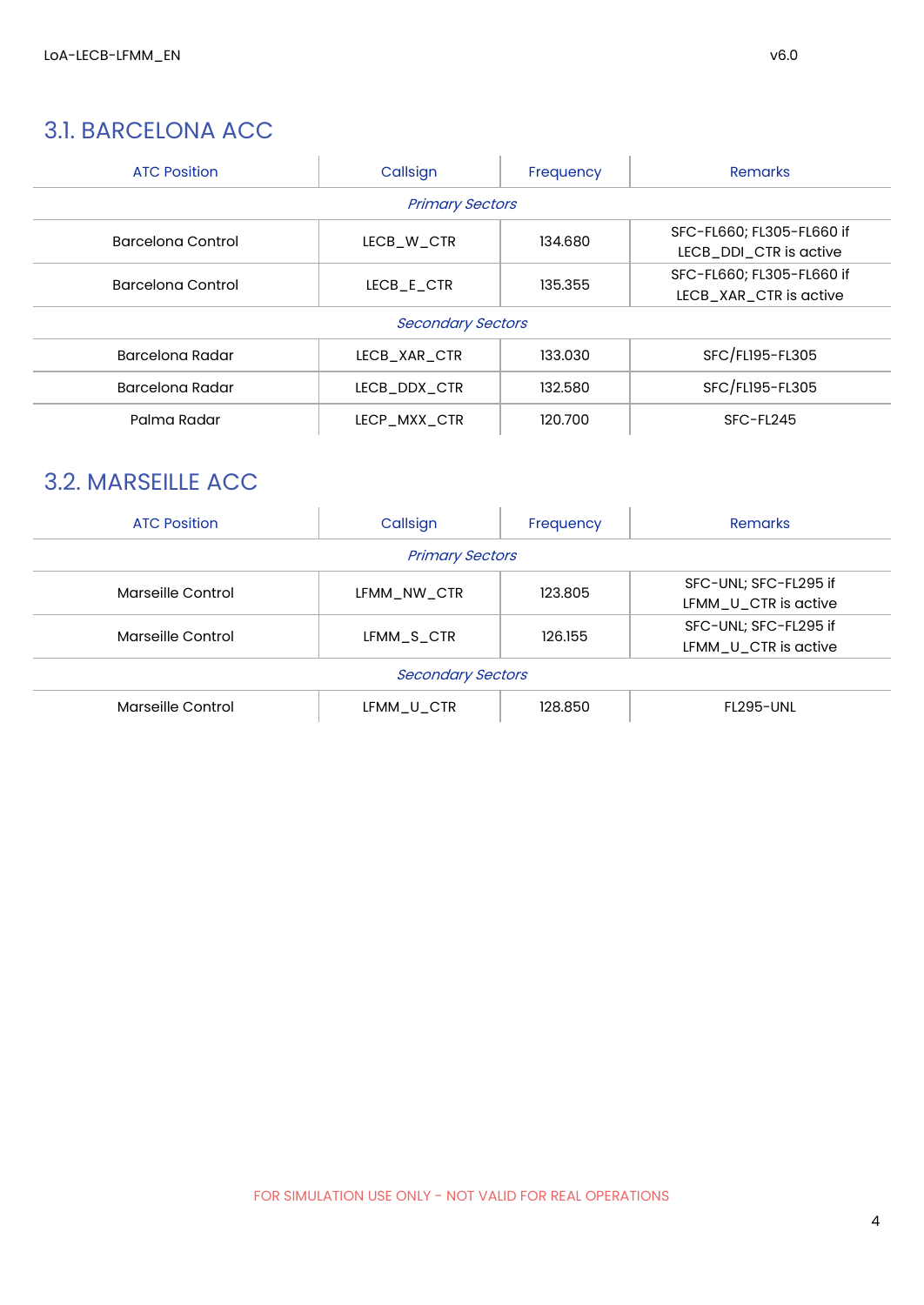#### <span id="page-5-0"></span>4. COORDINATION PROCEDURES – EN ROUTE

Coordination procedures between the ATC under the responsibility of the Barcelona ACC, Palma TACC and those under the responsibility of the Marseille ACC are defined as follows. They represent a general framework that does not replace the coordination between ATC. Any coordination procedure not mentioned in this LoA must be established on a caseby-case basis.

A Direct further than the FIR Boundary must be coordinated.

Marseille's UTA starts at FL195. Barcelona must clear all outbound traffics at FL200 or above before handing them off to Marseille.



An Entry Point (E) is a published significant point on the horizontal boundary of the Free Route Airspace from which FRA operations are permitted, while an Exit Point  $(X)$  is a point to which FRA operations are permitted.

Entry and Exit points are shown here from the perspective of Spanish FRA cell (HispaFRA).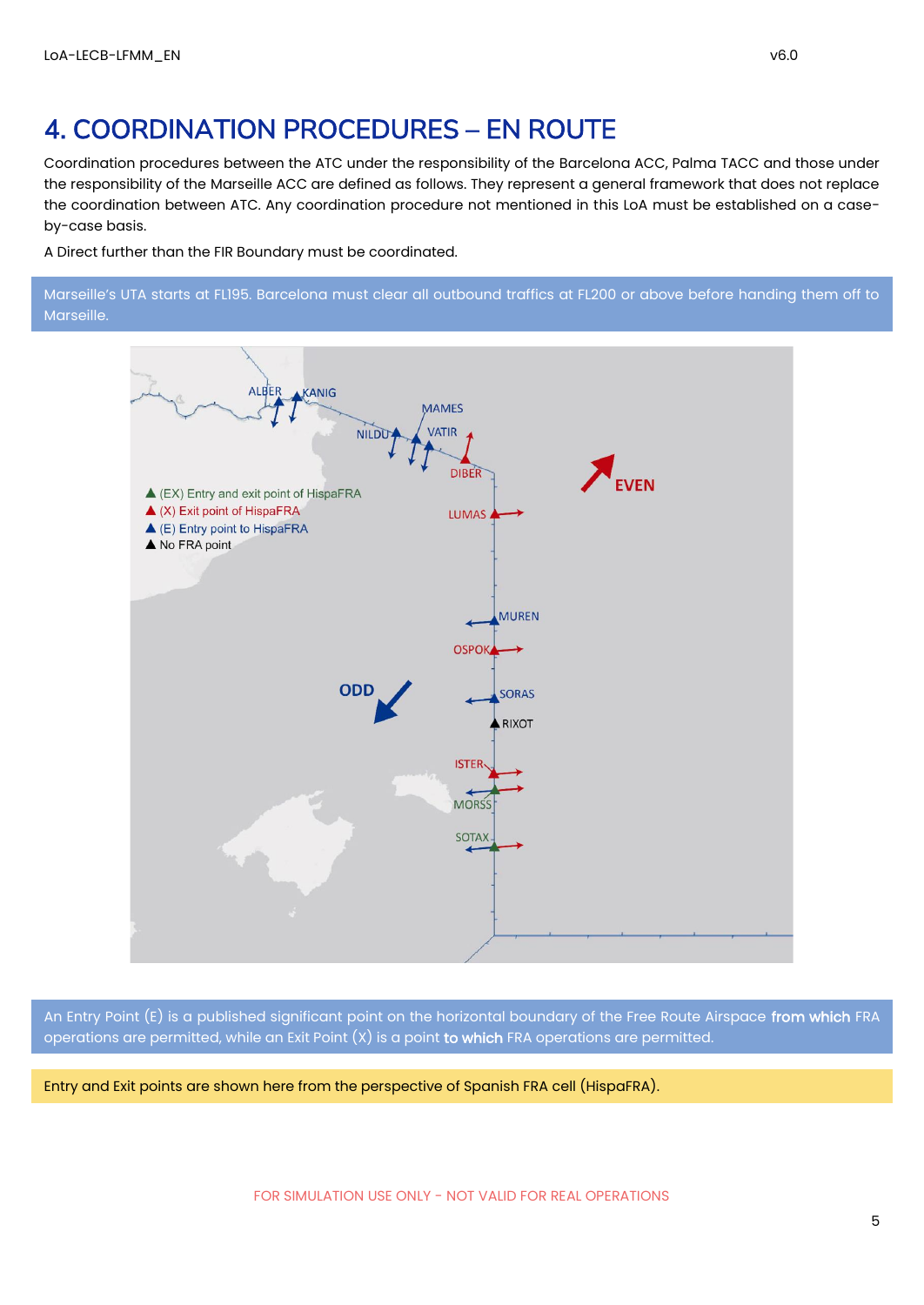# <span id="page-6-0"></span>4.1. FROM BARCELONA TO MARSEILLE  $(LECB \rightarrow LFMM)$

| <b>Transfer</b> |                              | Route           |                         | <b>Restrictions</b>      |  |
|-----------------|------------------------------|-----------------|-------------------------|--------------------------|--|
| Point           | <b>Airways LECB</b>          | <b>HispaFRA</b> | <b>Receiving Sector</b> |                          |  |
| <b>KANIG</b>    | A27 UN855                    |                 | LFMM_NW_CTR             | EVEN (for LFMP arrivals) |  |
| <b>DIBER</b>    | <b>HIIO H870 ULIIO UN870</b> |                 |                         |                          |  |
| <b>LUMAS</b>    | G25 B16 UM985 UN853          |                 |                         |                          |  |
| <b>OSPOK</b>    | <b>UN725</b>                 | $X$ (exit)      | LFMM_S_CTR              | <b>EVEN</b>              |  |
| <b>ISTER</b>    | <b>UN851</b>                 | FL>245          |                         |                          |  |
| <b>MORSS</b>    | A33 UM603                    |                 |                         |                          |  |
| <b>SOTAX</b>    | T100 UT100                   |                 |                         |                          |  |

#### <span id="page-6-1"></span>4.2. FROM MARSEILLE TO BARCELONA  $(LFMM \rightarrow LECB)$

| <b>Transfer</b> |                     | Route                 |                 |                         | <b>Restrictions</b>                            |
|-----------------|---------------------|-----------------------|-----------------|-------------------------|------------------------------------------------|
| Point           | <b>Airways LFMM</b> | <b>LFFRASW</b>        | <b>HispaFRA</b> | <b>Receiving Sector</b> |                                                |
| ALBER           | B384                | X (eXit)              |                 |                         |                                                |
| <b>KANIG</b>    | A27                 | FL>195                |                 |                         |                                                |
| <b>NILDU</b>    | <b>UN975</b>        |                       |                 |                         |                                                |
| <b>MAMES</b>    | G7 N86 UM984        |                       |                 |                         |                                                |
| <b>VATIR</b>    | <b>UN852 UY38</b>   | $E$ (Entry)<br>FL>245 |                 | ODD FL                  |                                                |
| <b>MUREN</b>    | M601 UM601          |                       |                 | LECB_E_CTR              |                                                |
| <b>SORAS</b>    | <b>UN850</b>        |                       |                 |                         |                                                |
| SOTAX           | <b>UM871</b>        |                       |                 |                         |                                                |
| <b>MORSS</b>    | Z924 M603 UZ924     |                       |                 |                         | <b>ODD FL</b>                                  |
| <b>RIXOT</b>    | UT250               |                       |                 |                         | DEST LEPA ≤FL230 exact FL<br>to be coordinated |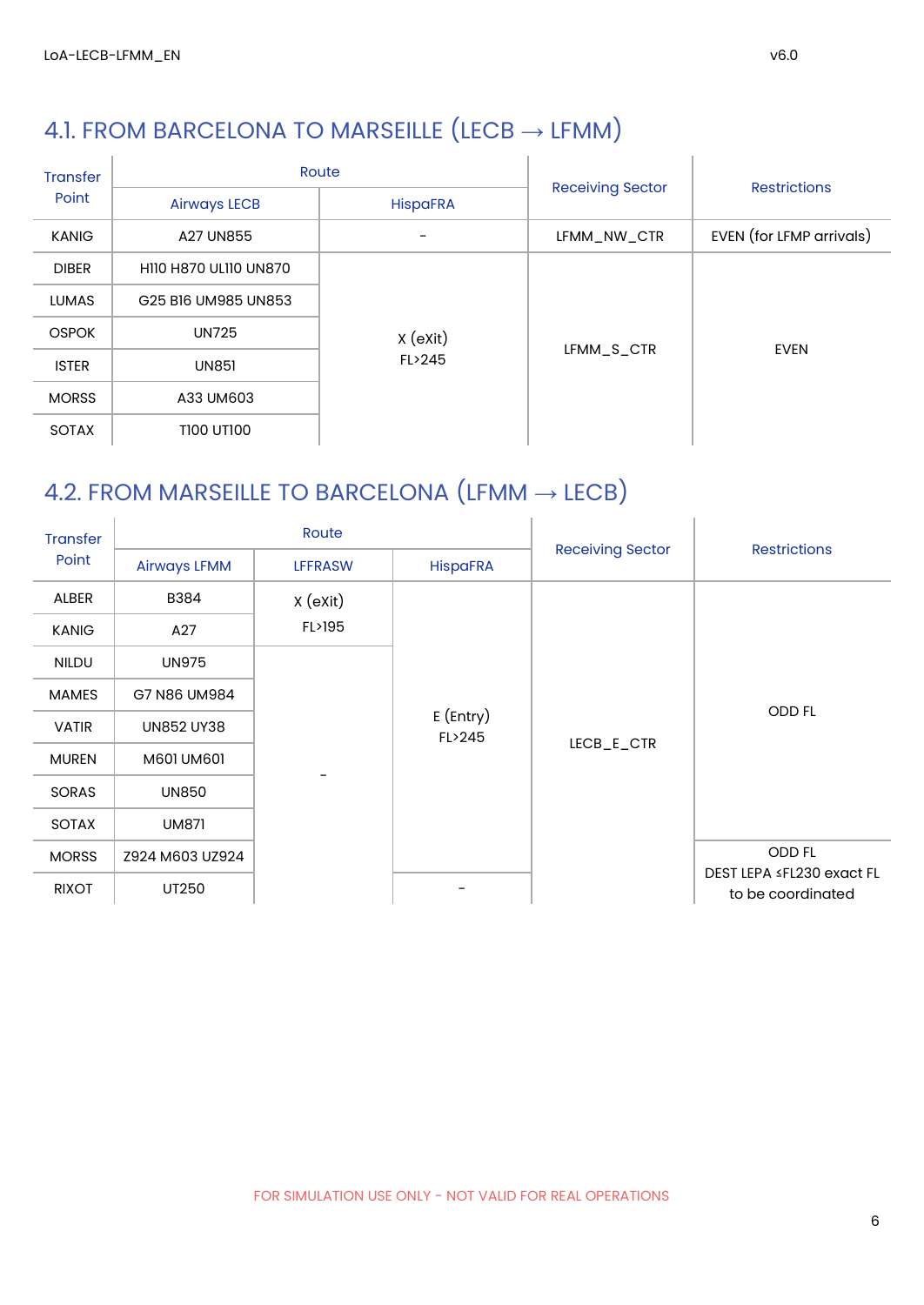### <span id="page-7-0"></span>5. COORDINATION PROCEDURES – DEP & ARR

<span id="page-7-1"></span>Coordination procedures for the departure/arrival traffic management are defined as follows.

#### 5.1. ARRIVALS TO PERPIGNAN AD (LFMP)

| ATC         | SID   | Procedure                                        | Remarks                                                                                  |
|-------------|-------|--------------------------------------------------|------------------------------------------------------------------------------------------|
| LEBL TI APP | KANIG | LEBL_TI_APP $\rightarrow$ LFMP_APP (or LFMT_APP) | Descending FL110<br>(LFMT_APP has responsibility of<br>LFMP_APP when LFMP_APP is closed) |

#### <span id="page-7-2"></span>5.2. DEPARTURES FROM PERPIGNAN AD (LFMP)

| ATC.                      | STAR       | Procedure                                                                 | <b>Remarks</b> |
|---------------------------|------------|---------------------------------------------------------------------------|----------------|
| LFMP_APP (or<br>LFMT_APP) | <b>BGR</b> | LFMP_APP (or LFMT_APP) $\rightarrow$ LEBL_TI_APP<br>$($ or LECB_W_CTR $)$ | Climbing FL150 |

#### <span id="page-7-3"></span>5.3. ARRIVALS TO BARCELONA AD (LEBL)

| ATC         | STAR  | Procedure                                                                      | Remarks                                        |
|-------------|-------|--------------------------------------------------------------------------------|------------------------------------------------|
| LFMM NW CTR | ALBER | $\mathsf{LFMM\_NW\_CTR} \rightarrow \mathsf{LEBL\_TI\_APP}$ (or<br>LECB_W_CTR) | Descending FL210<br>Cross ALBER FL250 or below |

### <span id="page-7-4"></span>5.4. ARRIVALS TO GIRONA AD (LEGE)

| ATC        | STAR  | Procedure                                               | <b>Remarks</b>   |
|------------|-------|---------------------------------------------------------|------------------|
| LFMM_S_CTR | KANIG | $LFMM_S_CTR \rightarrow LEBL_TI_APP$ (or<br>LECB_W_CTR) | Descending FL120 |

#### <span id="page-7-5"></span>5.5. ARRIVALS TO PALMA TACC (LEPA, LEMH, LEIB)

| ATC        | STAR               | Procedure                           | <b>Remarks</b>                                                    |
|------------|--------------------|-------------------------------------|-------------------------------------------------------------------|
| LFMM_S_CTR | <b>RIXOT MORSS</b> | LFMM S CTR $\rightarrow$ LECB E CTR | Exact FL to be coordinated Cross<br>RIXOT/MORSS at FL230 or below |